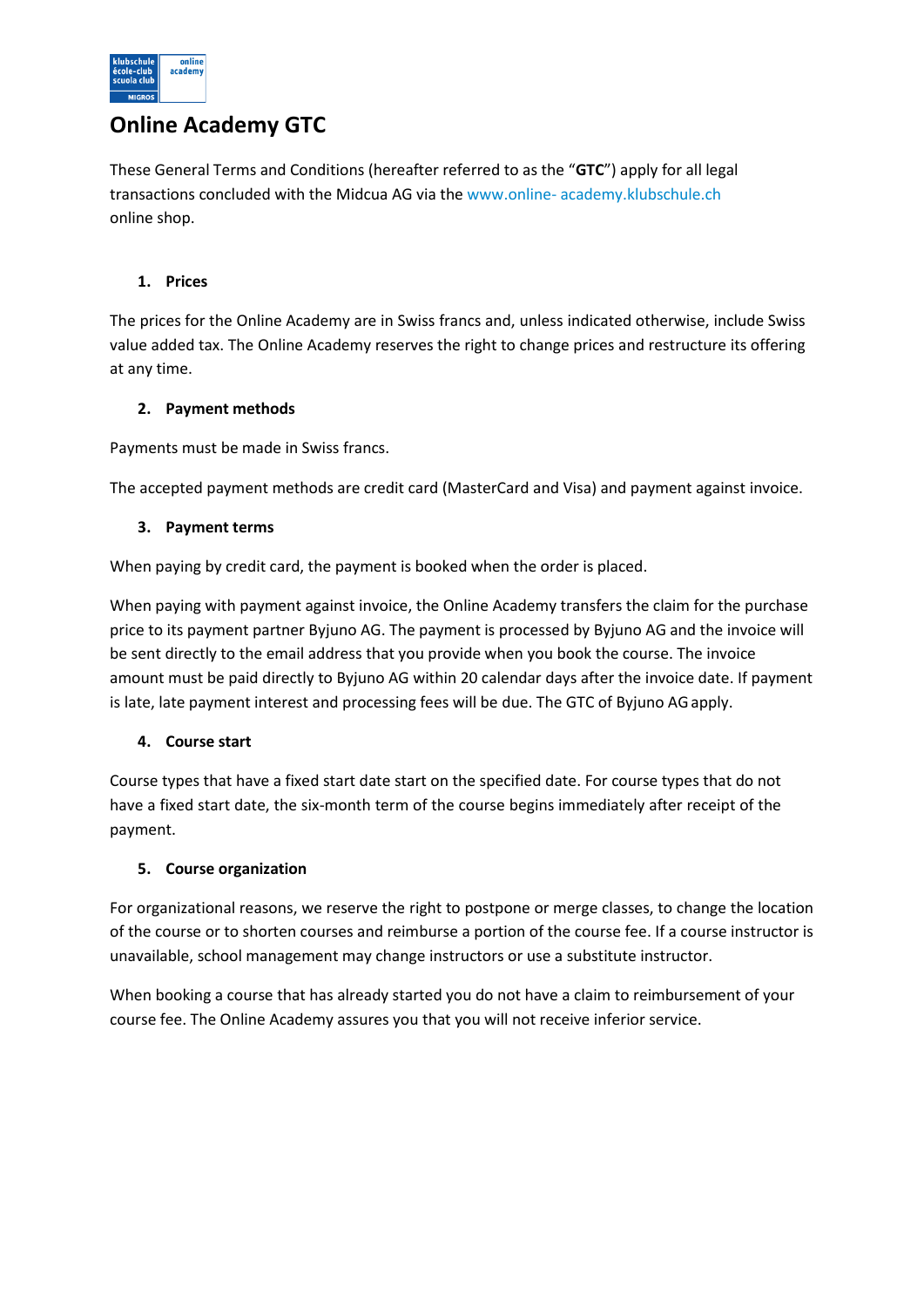

# **6. Course spots and implementation**

In order to provide optimal conditions for conducting our courses we define a minimum and maximum number of students for each course. Course spots are assigned in the order in which registrations are received (subject to timely payment). If there is an insufficient number of participants, the course is generally not conducted and the course fee waived or reimbursed.

In the event of an insufficient number of students in a class, in individual cases we may conduct the course with the consent of course participants, but increase the course fee correspondingly or, where reasonable, reduce the number of lessons.

# **7. Course expulsion**

The Online Academy reserves the right to expel one or more course participants from a course if there is good cause to do so. In the following cases, the full course fee shall be due, i.e. there will be neither a pro rata reimbursement nor a waiver of the course fee: course expulsion as a result of nonpayment of the course fee as well as in serious cases (defamation, harassment, intentional damage, etc.).

# **8. Withdrawal/cancellation\***

Withdrawal from a course involves administrative effort. Depending on the withdrawal date, we may waive the course fee entirely.

When withdrawing from the course up to seven days before the course start, we can waive or reimburse the course payment, subject to a processing fee of CHF 30. Notice of withdrawal may be submitted by email or phone. If the notice of withdrawal is submitted less than seven days before the course start, the entire course fee must be paid.

For courses where the course starts when it is booked, we can waive or reimburse the entire course fee if you withdraw within seven days after the course start, depending on the course type, subject a processing fee of CHF 30. Notice of withdrawal may be submitted by email or phone. If you withdraw after this period, the entire course fee must be paid.

# **9. Online private lessons**

An online private lesson lasts 45 minutes and is conducted by an assigned instructor. There is no entitlement to a specific instructor. The Online Academy determines the instructor, taking account of their professional qualifications in its sole discretion. The online private lesson is led by the instructor and takes place online via "Adobe Connect". Third parties may not attend the online private lesson. The Online Academy will provide the necessary information, such as the URL or Adobe Connect room information, to the involved parties in advance by email. The Online Academy accepts no liability for ensuring that the customer's internet connection with the instructor works without errors, disruptions or interruptions. Technical problems that cannot demonstrably be attributed to the Online Academy or its instructors shall not entitle the student to rebook an online private lesson or derive any other claims.

The number of available online private lessons is displayed on the learning platform under the student's personal account and may be increased at any time by booking additional lessons. The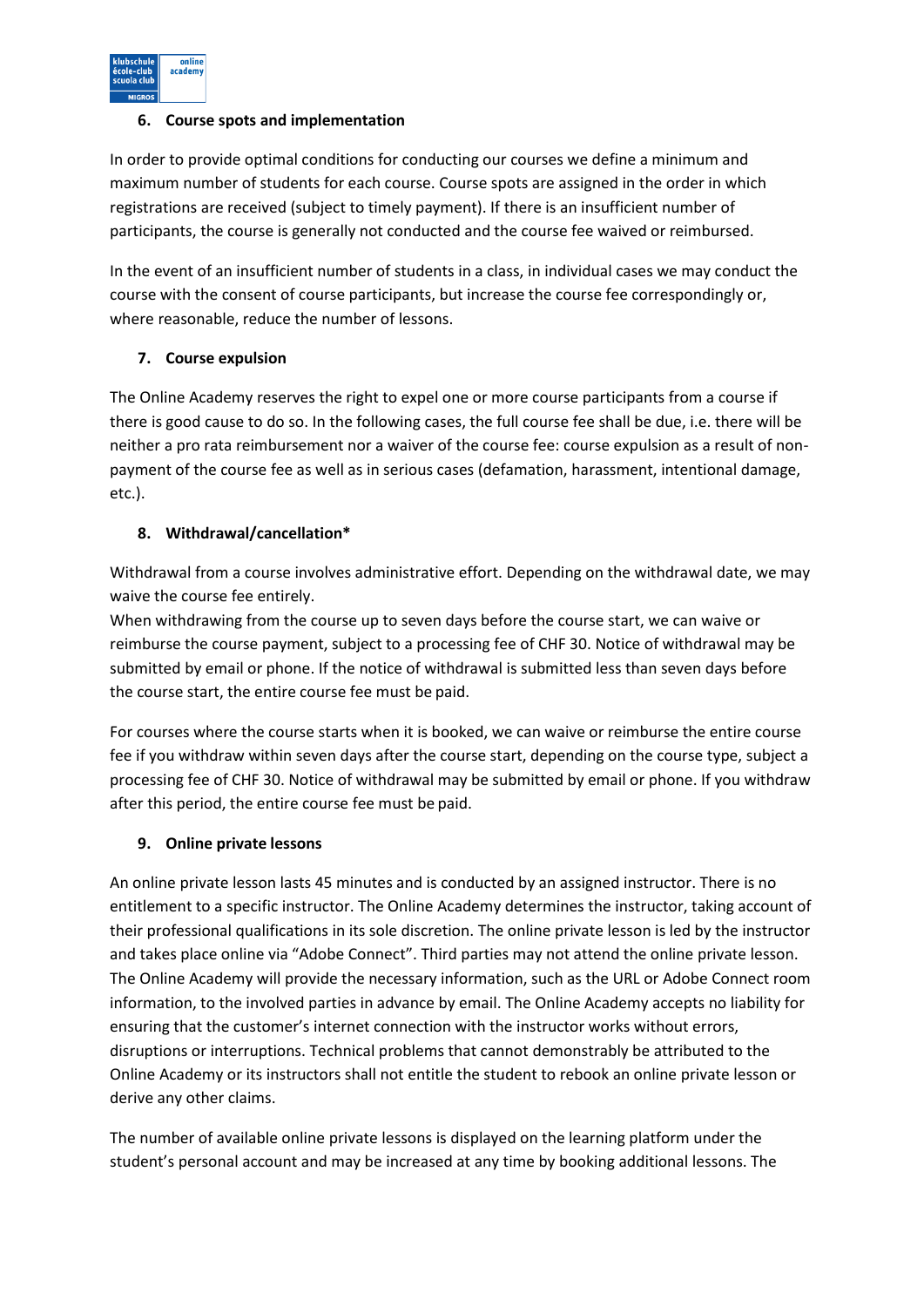

private lessons that are purchased are linked to the relevant course. They cannot be used for other courses.

# **10. Unattended lessons**

Lessons that are not attended cannot be made up and will not be reimbursed. The course dates that were set in the course description at the beginning of the course are binding. The Online Academy reserves the right to change the course dates at any time or to use a different instructor and to inform the customer of these changes in a reasonable amount of time.

# **11. Cancellation of online private lessons**

The online private lesson may be canceled up to 24 hours before the start of the agreed time by you or the instructor by email or phone at no charge. The cancellation must be agreed between you and the instructor. You will be reimbursed for the private lesson. The Online Academy and your instructor reserve the right to provide a substitute instructor who can meet at the agreed time. In this case, both parties shall be obligated to keep the appointment.

If the appointment is not kept and it is not canceled 24 hours before it is scheduled to begin, you shall have no claim to reimbursement of the fee paid for the private lesson.

In the event of failure by the instructor to keep the appointment, the Online Academy will credit the online private lesson(s) owed to the participant and the participant may use the lesson(s) as he/she wishes in the framework of the applicable contractual provisions.

# **12. Technical requirements**

The technical requirements for use of the offerings and services of the Online Academy are as follows:

- Browser: Internet Explorer version 10 or higher, MS Edge, Firefox version 38 or higher, Chrome version 43 or higher, Safari version 8 or higher, Android version 4 or higher.
- Fast internet connection (at least 20 Mbit/s).
- Sound card, microphone/headset.
- For meetings in an online classroom on a PC or Mac:
	- Microsoft Windows version 7 or higher or Mac 10.8 or higher.
	- Adobe® Flash® Player version 13.0 or higher.
- For meetings in an online classroom on a mobile device:
	- Apple OS version iOS 6 or higher: iPhone version 4S or higher, iPad version 2 or higher, iPad mini version 2 or higher.
	- Android OS version 2.3.4 or higher: Motorola Droid Razr Maxx, Motorola Atrix, Motorola Xoom, Samsung Galaxy Tab 2 10.1, Samsung Galaxy S3 and S4, Nexus 7 tablet.

# **13. Course confirmation**

After you successfully attend at least 80% of the e-learning program and, for course types with scheduled appointments (e-school, class and private lesson), at least five of six appointments, we will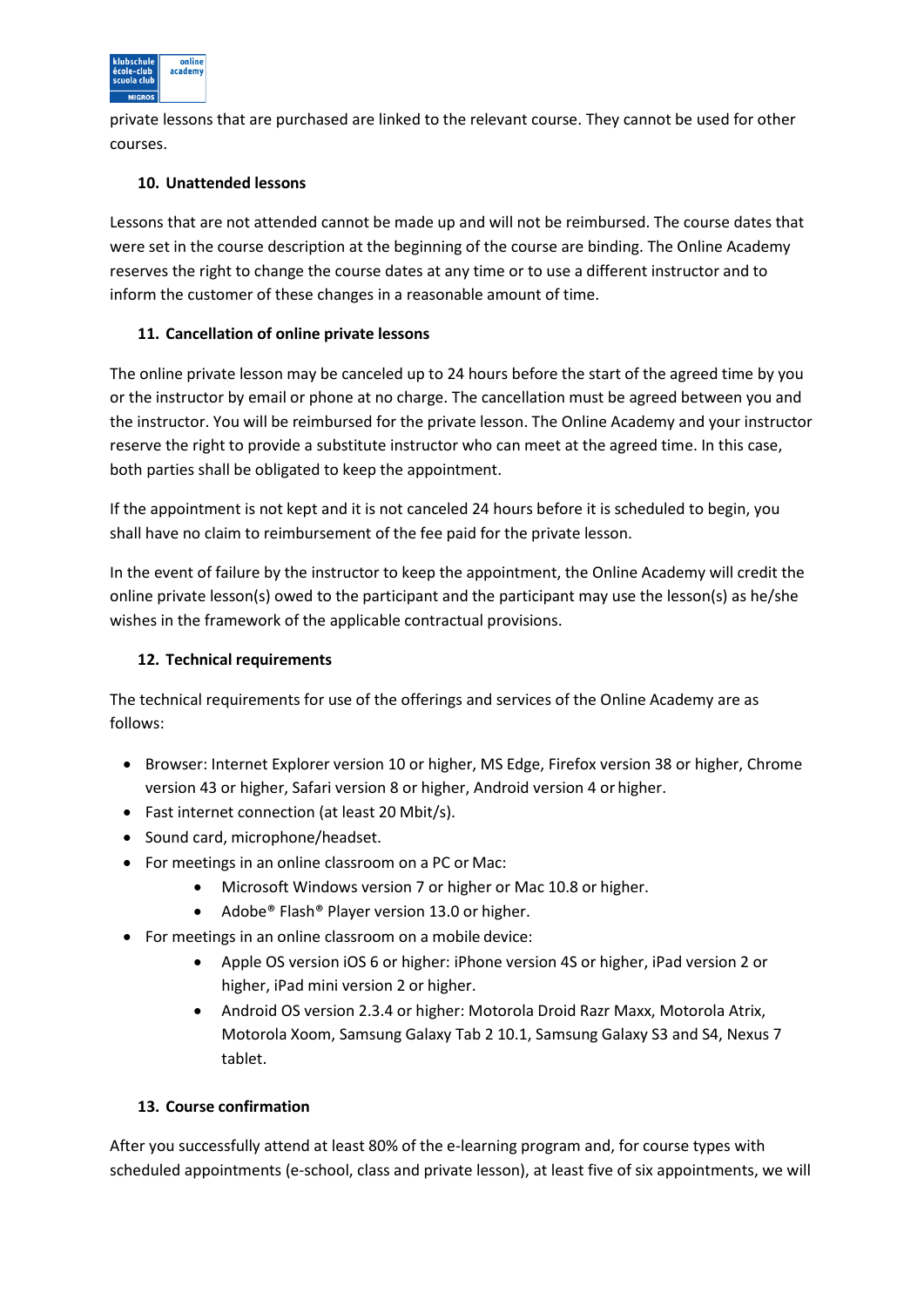

send you a course confirmation. Upon request, we will send you a course confirmation up to one year after the end of the course.

# **14. Access and Speexx modules**

Access to the Speexx e-learning module is linked to the underlying course and will be granted for the agreed duration of the course.

The Online Academy excludes all liability for serve failures or technical problems with the use of the services of the Online Academy.

# **15. Language level and placement test**

Each participant is responsible for accurately determining his/her language level according to the Common European Framework him/herself. The Online Academy provides a placement test. The results of the test are also provided without the assumption of liability and only represent an evaluation.

# **16. Insurance**

We exclude all liability for any damages arising from any courses and events organized by the Online Academy. You are therefore personally responsible for having sufficient insurance coverage. You use Migros Club School equipment or premises at your own risk. The Online Academy cannot be held liable for the theft or loss of items.

# **17. Video and audio recordings**

Without the express consent of the Online Academy and the instructor, no video or audio recordings may be made in any Migros Club School premises.

# **18. Liability**

The Online Academy excludes all liability that may arise as a result of access to or the inability to access the portal or individual elements of the portal as well as from the use and implementation of online private lessons. In particular, it shall not be liable for damage as a result of malware or the like that arises in connection with the use of the Online Academy.

You may not derive any claims as a result of the failure to achieve learning objectives/success, in particular there shall be no claims to the reimbursement of course fees.